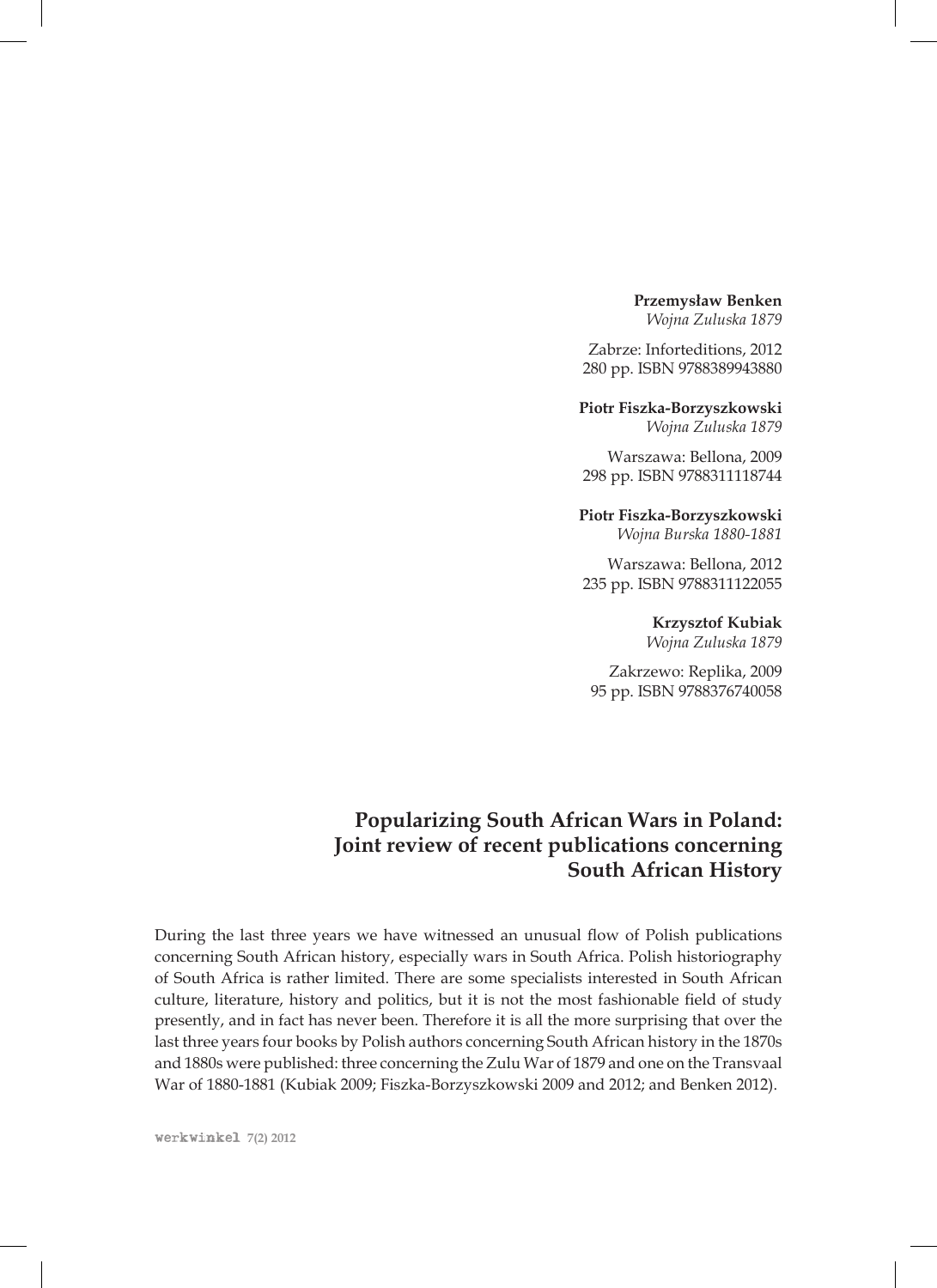138 Review

Why so many books on the Zulu War of 1879 in such a short time? There are no clear reasons for this phenomenon, and any answer would be speculative. However, almost any book on South African history published in Polish is something to be happy about, as it increases knowledge of the South African past in Poland. At the same time this is exactly the reason why it is difficult for me to evaluate them properly and objectively.

The reviewed books are not academic in any sense; quite the opposite: their main goal is popularization. Therefore they do not utilize any elaborate critical apparatus, or a very broad base of primary sources. In fact, they are mostly based on secondary sources. Still, to their credit, the authors try to base their narratives on the most modern literature, and they are well acquainted with the works of Ian Beckett (Beckett 2003), Jeff Guy (Guy 1994), Ian Knight (Knight 1990, 1991, 1995, 2001, 2003), John Laband (Laband 1992, 1997, 2005), and other authors. Although the bibliographies are not too extensive, they give readers and potential students access to further literature on the relevant topics.

Krzysztof Kubiak's book is in fact a ninety-six-page booklet of a very general nature. It could be called a summary of the Zulu War of 1879, giving very basic information concerning the history of South Africa up until the war, a little more on the history of the Zulus and Natal. In the case of the Zulus, the content is very old-fashioned and little more than sketchy. The same applies to the description of the Zulu military, its history and traditions. The origins of the war are treated similarly, with short, sketchy descriptions and superficial presentation of the motives of the British. The latter even contains factual mistakes, for example the Transvaal annexation is presented as the private enterprise of Sir Theophilus Shepstone (Kubiak 2009: 16). The immediate causes of the war are also presented shortly, but correctly.

Most of this booklet (seventy three pages) is devoted to describing the events of the war itself. Here, one may recognize that the author has a military past. His presentation of strategy, tactics, weaponry, battles and maneuvers clearly shows where his heart is. Although the description of the war is concise, it is also precise and in most cases correct. He repeats some myths concerning the reasons for the Isandhlwana disaster, such as the story of a logistics officer who did not want to issue ammunition to regiments other than his own (Kubiak 2009: 41). The booklet ends with a short survey of the pacification of Zululand by sir Garnet J. Wolseley after the battle of Ulundi (Kubiak 2009: 92-93). The author does not mention, not even in summary, the later history of Zululand up to its annexation by the British in 1887.

Piotr Fiszka-Borzyszkowski's books are a different case. Over the last three years he has published two books: *Wojna Zuluska 1879* [The Zulu War 1879] in 2009, and *Wojna Burska 1880-1881* [The Boer War 1880-1881] in 2012. The books are similar enough to present them together here. Specifically, they share the same virtues and defects: both can be divided into two parts of uneven value, and both titles are popular, but much longer than the book by K. Kubiak, and much more complete. Both these books are then of greater but uneven value.

In both *Wojna Zuluska 1879* and *Wojna Burska 1880-1881*, the parts which describe the wars themselves are valuable, interesting, and well written. The author, who lives in South Africa, has travelled the battlefields of both wars and therefore relies not only on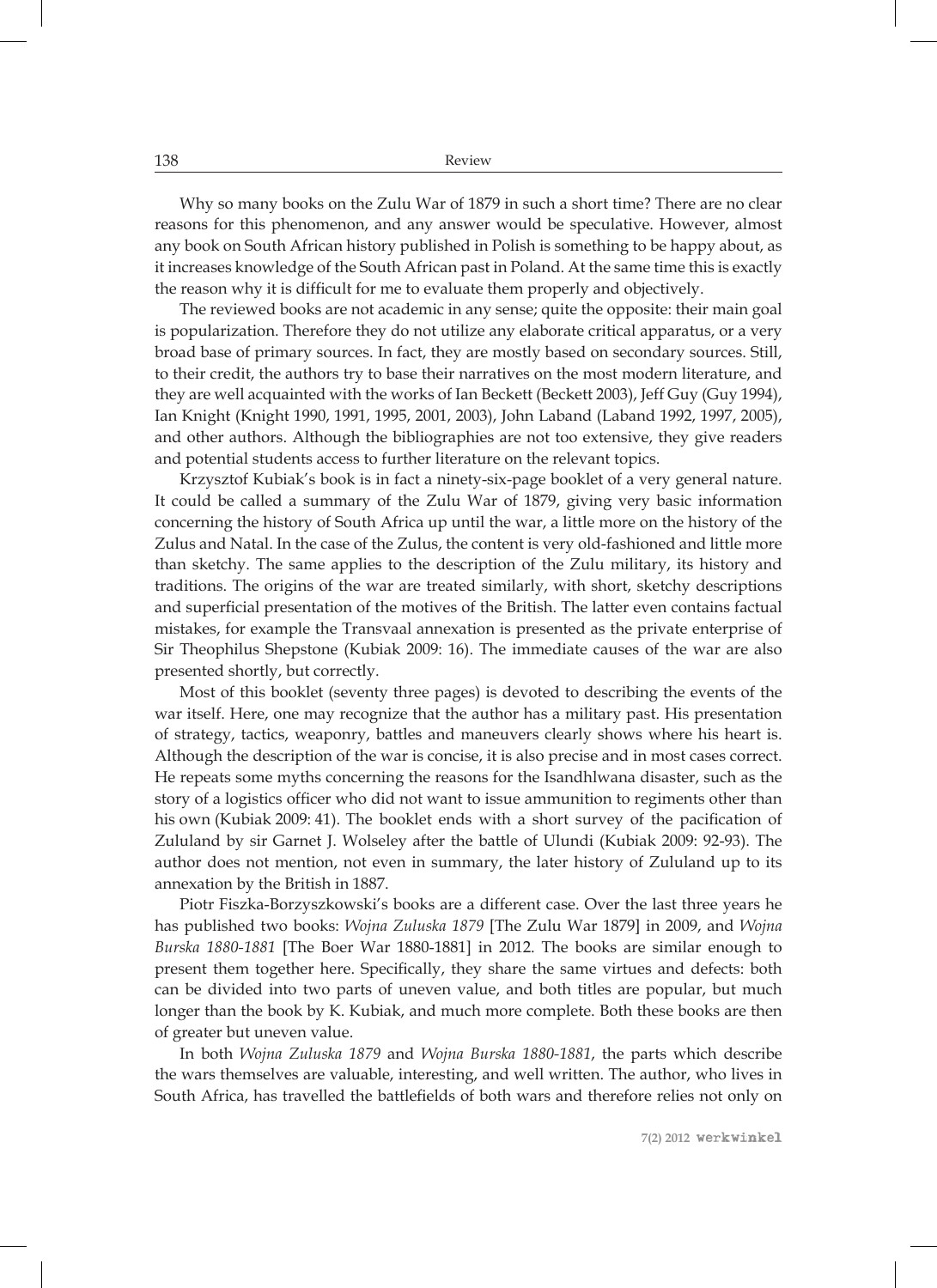historical accounts or academic literature, but also on personal observations of the areas where both campaigns took place. There are some elements that could be contested. For example, he does not appreciate the role of Commandant Nicolaas Smit during the Natal campaign of the Transvaal insurrection. However, most of these doubtful elements are a matter of interpretation, and thus the author perhaps avoids controversy by omission.

In both books, too little is made of the technological revolution of breech-loading and its effects on historical developments. In the 1870s the British army was rearmed with breech-loading weapons (the Martini-Henry rifle), bringing great increases in accuracy, rate of fire and range. Despite this technological superiority, the Zulus were still able to win battles. On the other hand, the new weapons also gave the Boers an additional advantage over the British troops. In fact, in this technological respect K. Kubiak's booklet is a better text. However, such deficiencies can be considered minor and not determinant factors in the military aspects of those wars.

While the wars themselves are presented extensively and correctly, the origins of both conflicts are presented more sketchily. The author evidently feels a little less competent in the fields of political, social, and economic history. His analysis of the British actions and decisions leading up to the war are generally correct. But he limits himself to immediate causes. He does not go into details of the South African politics of the time, only mentioning, with no elaboration, the confederation scheme. Nor does he show how the British played the Zulus against the Transvaal Boers and vice versa. In this respect the picture is far from complete.

Much better are the chapters describing the British, Boer and Zulu military traditions. In the first case the author concentrates on the British experience in South Africa. He aptly summarizes the so-called Cardwell reforms. One could wish for more information on the conflicts within the British army of that time, concerning the length of military service, and the whole program of reform, but this is a minor defect. Both the Zulu and Boer military systems are described quite extensively and quite correctly. The author presents the structure, organization and tactics of the Zulu forces in detail (Fiszka-Borzyszkowski 2009: 53-70), and evidently bases his narrative on good secondary material. However, the history of this system, as presented, is a mixture of facts and stereotypes. He acknowledges that the Zulu tactics developed fully only after Shaka's death (Fiszka-Borzyszkowski 2009: 61). He also acknowledges that Shaka was not responsible for initiating changes in armament and tactics, as these were earlier innovations, which he only modified (Fiszka-Borzyszkowski 2009: 68). The author does however repeat myths about the supposed character of earlier warfare and the creation of the *amabutho* system. The whole discussion concerning the emergence of the Nguni states, their character, the causes of migration, its extent and effect has passed him by. However, taking into account the character of this book, one should not be too critical about it.

His presentation of the commando system, its history, characteristics and tactics is correct in most cases. He appreciates the virtues of this system and its adaptation to the South African environment with specific enemies, especially African peoples and chiefdoms. He realises that the new breech-loading rifles gave additional advantages to the Boer commandos over the more rigid and unimaginative British tactics of the time (Fiszka-Borzyszkowski 2012: 79-84).

werkwinkel **7(2) 2012**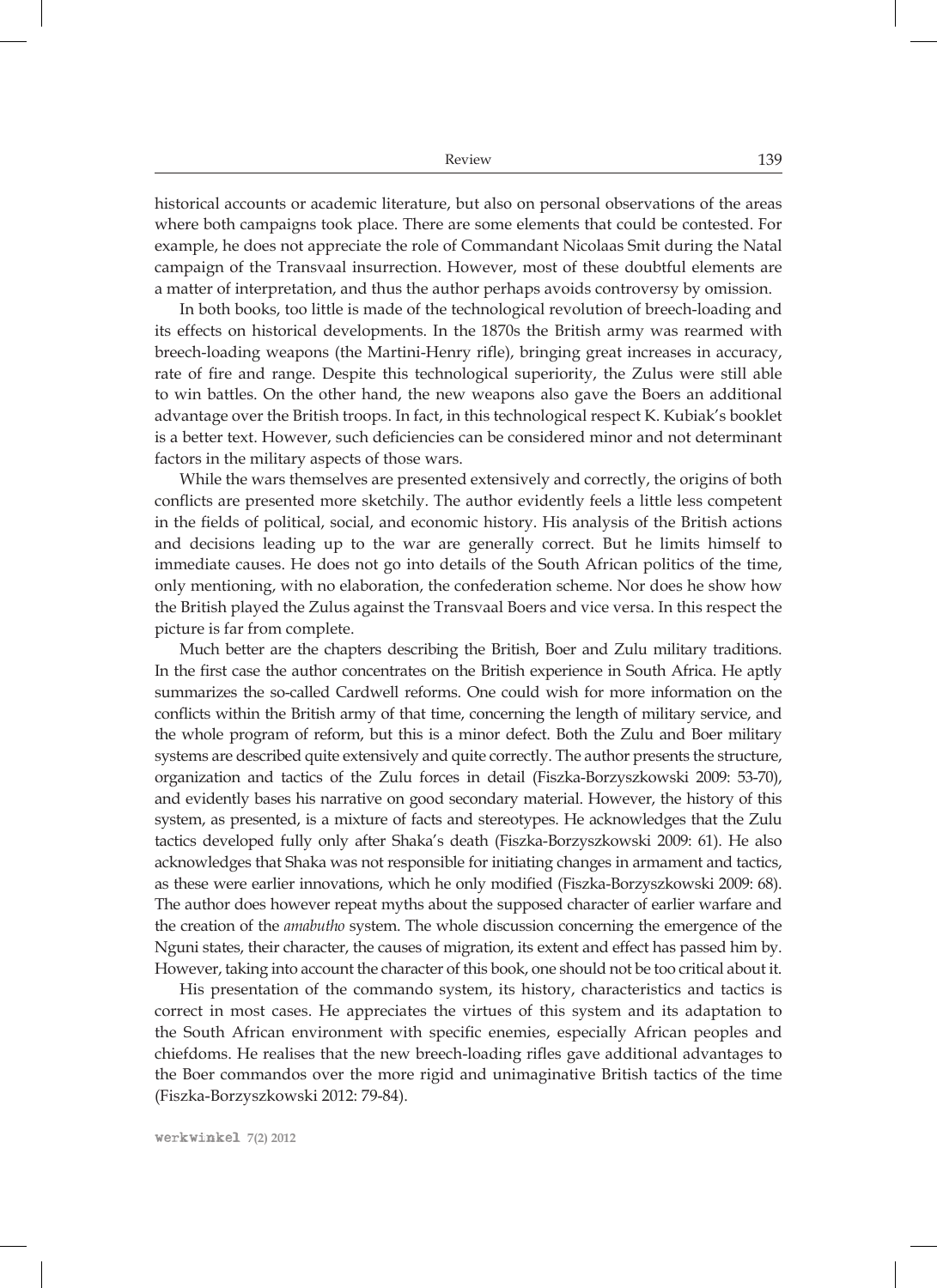Alas, in both books the presentation of the earlier history of the region and the relations between the Africans, Boers and British is outdated, to say the least. Understandably, it is brief – the author cannot go into details and there is not enough space for presenting all the accompanying controversies. Still, taking into account that knowledge of South African history is more than limited in Poland,  $1$  there is a need for some presentation of the earlier history of the region, just to sketch the historical background of the events described. Exactly because of its required brevity, it is all the more important to present it according to the newest historical interpretations, and not to repeat long outdated concepts and stereotypes. In the case of the second book, *Wojna Burska 1880-1881*, this aspect is slightly better, but still repeats too many outdated stereotypes to be appreciated as a valid source of information on South African history.

The last of the titles under discussion is Przemysław Benken's recently published *Wojna Zuluska 1879* [The Zulu War 1879]. This book also features many of the positive and negative aspects of Fiszka-Borzyszkowski's books – perhaps the authors were in contact with each other, one can't be sure. Benken's book can be divided into two parts of uneven size and value. His book is generally well-written and its narrative is dynamic, and includes a set of maps and plans in color, which also adds to the value of the publication. The bibliography is much more complete than in the case of Fiszka-Borzyszkowski, and includes some primary sources. Although it is far from complete, it will certainly give potential students valuable guidance concerning important literature and primary sources.

As in Fiszka-Borzyszkowski's book, the war itself is described diligently. The author uses primary sources and literature carefully and tries to present a balanced picture of the war. He clearly has more sympathy for the Zulus, but he is able to acknowledge both their virtues and mistakes. On the other hand, in the face of all the faults of the British, he sees determination. The author is of course aware that the Zulus had no chance of winning this war, but he has no clear vision of what, if anything, they should have done otherwise. He blames them for a lack of offensive strategy, but he does not consider whether the BaSotho king Moshoeshoe's strategy, to propose capitulation after some minor victory, <sup>2</sup> would have been a better strategy for the Zulus. Of course the situation in 1879 was not the same as in 1852, but knowing that after little over a year the British authorities were willing to accept treaties with the Boers and BaSotho which gave them broad autonomy, 3 one wonders if the same was not possible in the case of the Zulu. The problem here is that the author knows the Zulu campaign very well, but his knowledge of the general history of South Africa is rather limited. Therefore, he is simply unable to make such comparisons.

2 As Moshoeshoe did after the battle of Berea in 1852. See Thompson 1975: 160-165.

3 See the Pretoria Convention of 1881 and The Cape Colony treaty with BaSotho in 1881.

<sup>1</sup> Currently there are two general textbooks of South African history in Poland. The older one is Jan Balicki's *Historia Burów. Geneza państwa apartheidu* [History of the Boers. The Genesis of the Apartheid State], published in 1980. This book is outdated and presents concepts which were already outdated in the 1980s. The second textbook, published in 2006, is Andrzej Gąsowski, *RPA* [RSA – Republic of South Africa], published as a part of the series *History of States during the 20th Century*. Despite the title of the series, the author also includes the earlier history of the region in his book. Generally speaking, this book is historiographicaly up-to-date.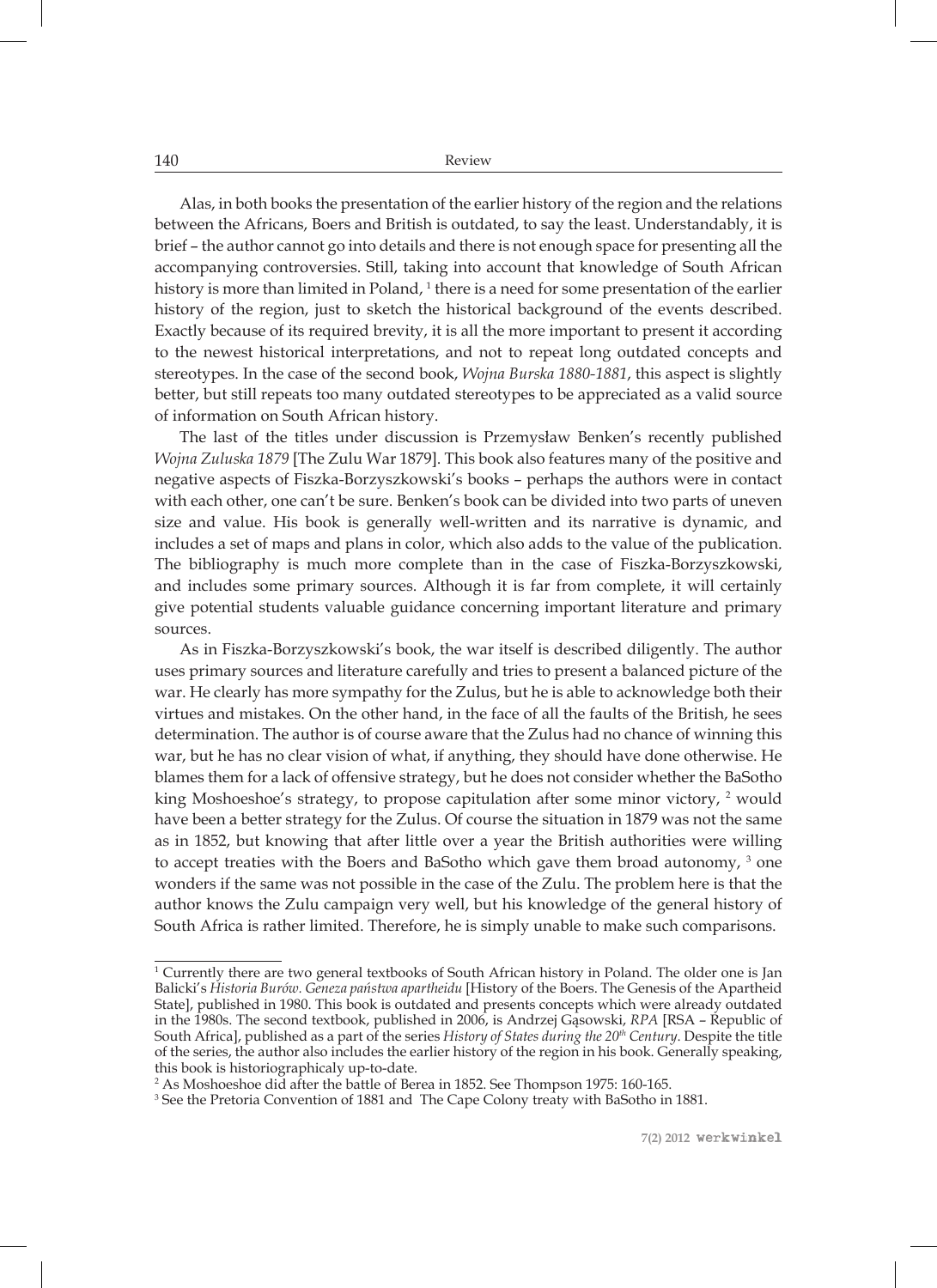| Review | 141 |
|--------|-----|
|        |     |

His presentation of the military forces on both sides is very good. In the case of the British army, it is much better than Fiszka-Borzyszkowski's or Kubiak's. In fact, this is one of the best presentations of the British army of the time in all of Polish historical literature. His presentation of the Zulu military is also valid. He is aware that *amabutho* was not just a military institution, but also a social one, although his explanation oversimplifies its role and character. However, he does repeat the anachronistic presentation of Shaka as the inventor of the *amabutho* system and the initiator of the revolution in weaponry.

The generally positive effect is marred by two elements. The first is the lack of a description of what happened later, as if the history of the Zulus ended here. Obviously, there is no space for a detailed history, but a few pages on Zululand history up to 1897 would be welcome, just to show that the system created by Lord Wolseley was fragile and disintegrated after a very short period.

The second element is the presentation of South African history up to the war itself. The presentation of the origins of the war is oversimplified and far too short. Again, one does not need a detailed study, but especially because it is written for a reader whose knowledge is limited and who does not have access to the current literature, the origins of the war should be presented in a more detailed and nuanced way. As in Fiszka-Borzyszkowski's book, the view of the earlier history of the region is outdated, to say the least. In fact, the first 32 pages of this book should be ripped out and thrown away. It is terrible and outrageous to propose such a thing, but the truth is that this part is just a collection of mistakes, suppositions and made-up stories, and should be written anew. Clearly, the general history of South Africa is unknown to the author. Therefore, omission would be better than speculation. It is, in my humble opinion, better not to give any information than to mislead.

All four books are instances of a similar type. Their goal is popularization of certain episodes in the South African history (the Zulu War of 1879 and the Transvaal Rebellion of 1880-1881). In this respect they do their job rather well. Despite the mistakes mentioned above, which are in some cases quite grave, they are a valuable addition to the limited Polish literature concerning South African History.

#### **Bibliography**

Balicki, Jan. 1980. *Historia Burów. Geneza państwa apartheidu* [History of the Boers.

The genesis of the Apartheid State]. Wrocław: Ossolineum.

Beckett, Ian. 2003. *Isandlwana*. London. Brassey's Ltd.

Gąsowski, Andrzej. 2006. *RPA* [RSA – Republic of South Africa]. Warszawa. TRIO.

Guy, Jeff. 1994. *The Destruction of the Zulu Kingdom: The Civil War in Zululand, 1879-1884*. Pietermaritzburg. University of KwaZulu-Natal Press.

Knight, Ian. 1990. *Brave Man's Blood. The Epic Of the Zulu War 1879*. London. Greenhill Books.

\_\_\_\_\_. 1995. *The Anatomy of the Zulu Army from Shaka to Cetshwayo, 1818-1879*. London. Greenhill Books.